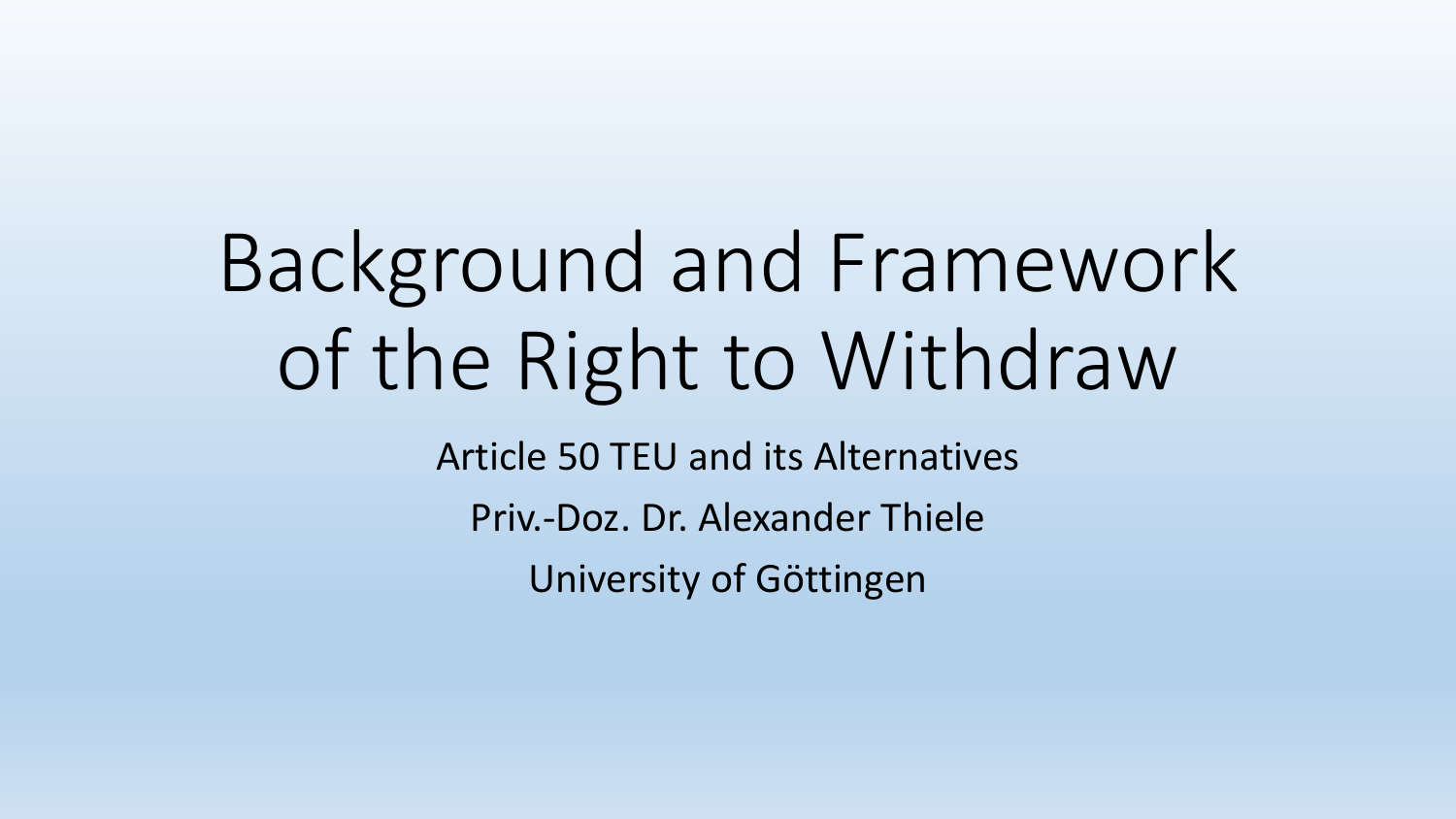#### Introduction

*Theresa May:* "Brexit means Brexit"

*David Davis*:

"Brexit means that there is a national mandate for leaving the EU"

Are things at least clear from a legal perspective?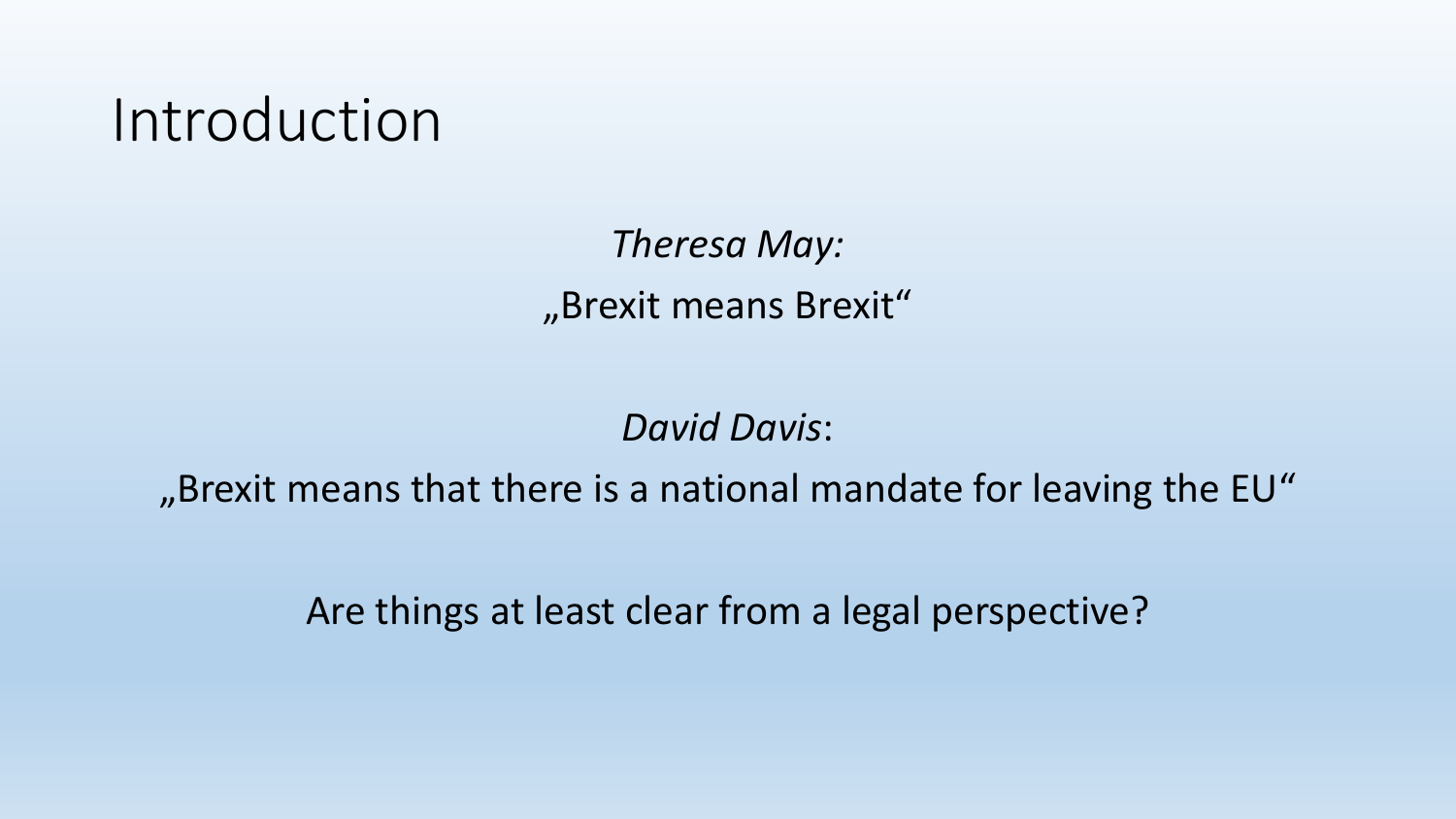#### **A. Historic Perspective**

- The right to withdraw was introduced with the treaty of Lisbon in 2010 and goes back to the (failed) European Constitution.
- Unwritten right to exit the Union existed before according to the majority of scholars, yet required a unanimous decision of all Member States.
- Art. 50 TEU (surprisingly) introduced a unilateral right to withdraw.
- Legally and politically this now has to be regarded as the only possible way to exit the Union.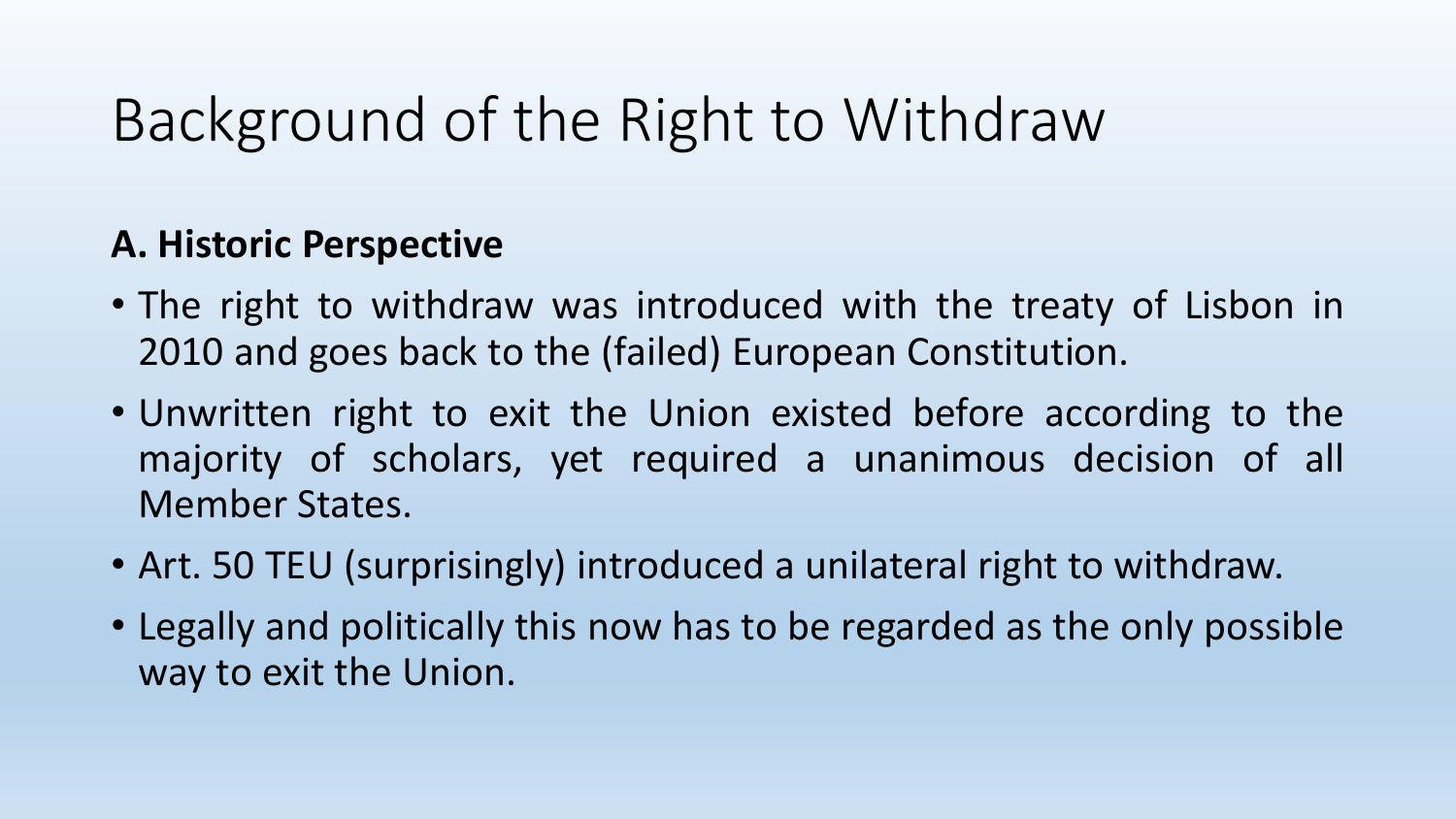#### **B. The Unilateral Right to Withdraw (Art. 50 (1) TEU)**

- Any Member State can decide to withdraw from the Union according to its own constitutional requirements.
- Exit process does not start before the exit-wish is notified to the European Council (probably end of march 2017).
- Problem: What are the constitutional requirements in Britain?
	- Referendum was not binding, Parliament could thus prevent notification (unrealistic).
	- Does Parliament need to authorize Government to notify? Or is notification included in the former "royal prerogative"?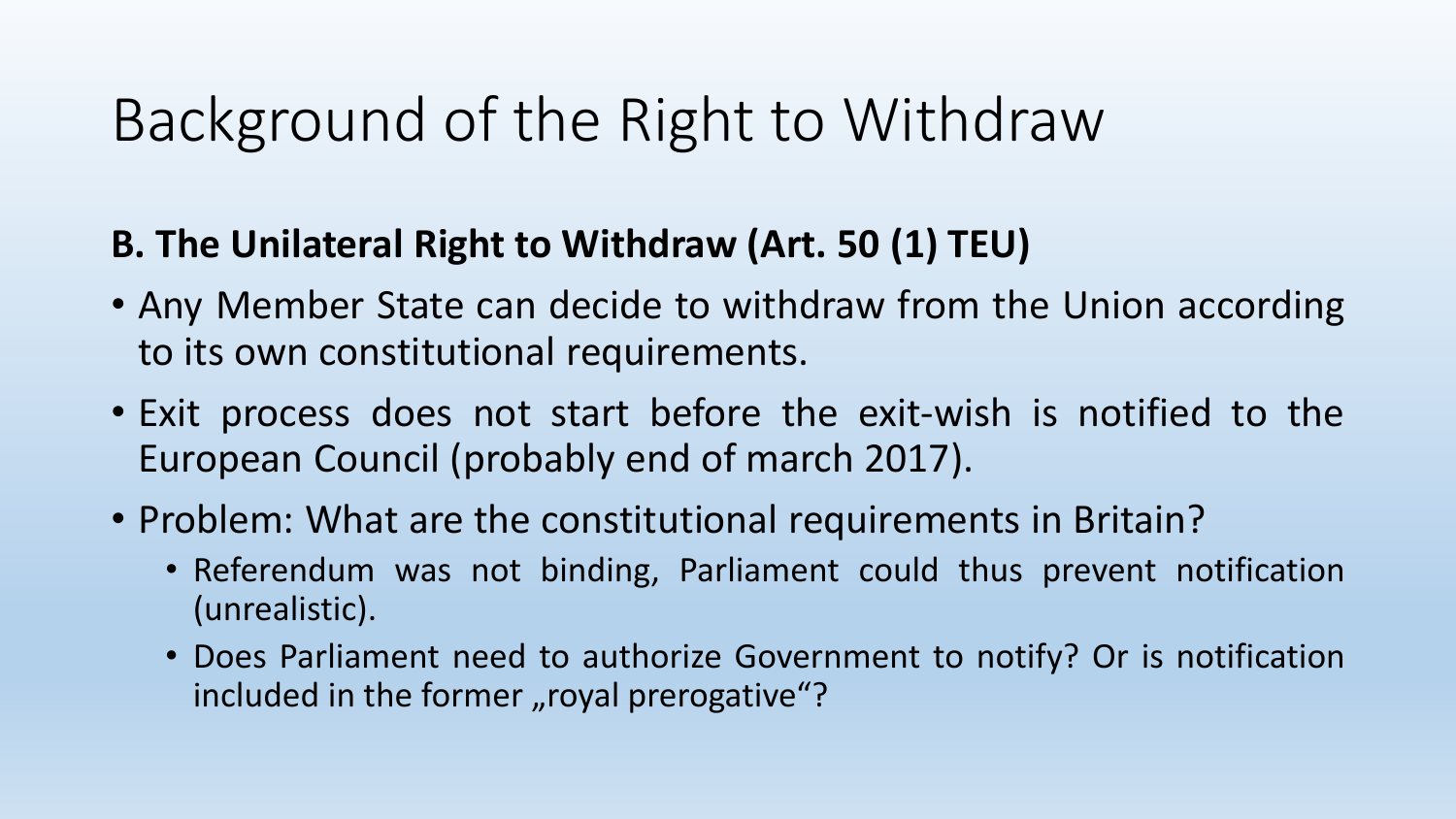#### **C. The Withdrawal Process (Art. 50 (2)-(4) TEU)**

- After notification European Council determines guidelines on the withdrawal.
- Then the Union the Council and not the Commission negotiates an exitagreement with Great Britain.
- This agreement has to be settled within two years after notification. Otherwise withdrawal becomes automatically effective (sunset-clause).
- An extension of the period is possible by unanimous decision of the European Council and Great Britain, but politically unlikely.
- Agreement must account for the framework of future relations of the Union and Great Britain. A pure exit agreement is thus not possible.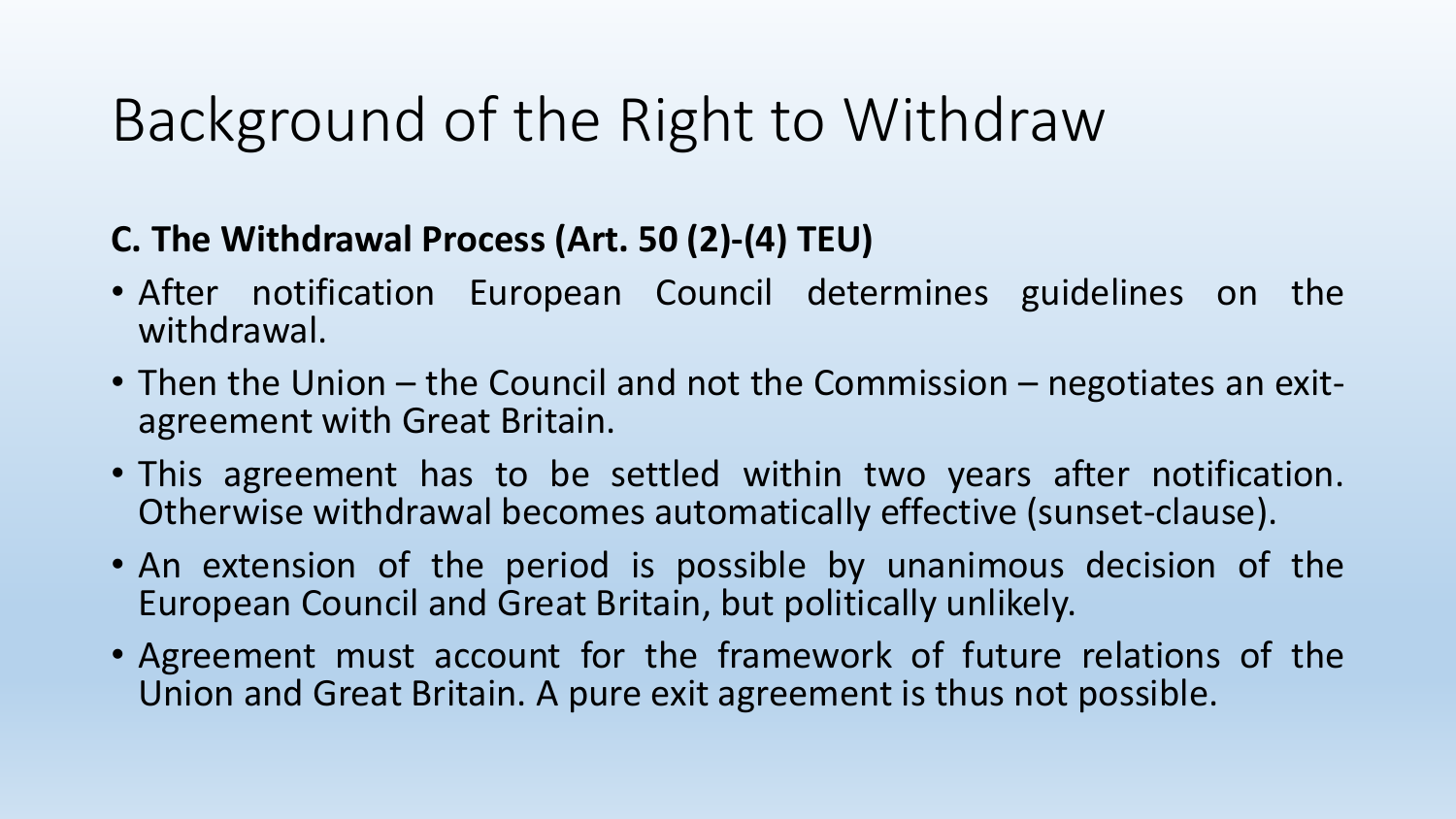- Politically the Union has a great interest to keep Great Britain closely linked to the Common Market.
- On the other hand a too generous agreement might encourage other Member States to exit.
- Most likely therefore: a lose-lose-agreement.
- Agreement is then concluded by the Council and ratified by the European and the British Parliament (not the Member States).